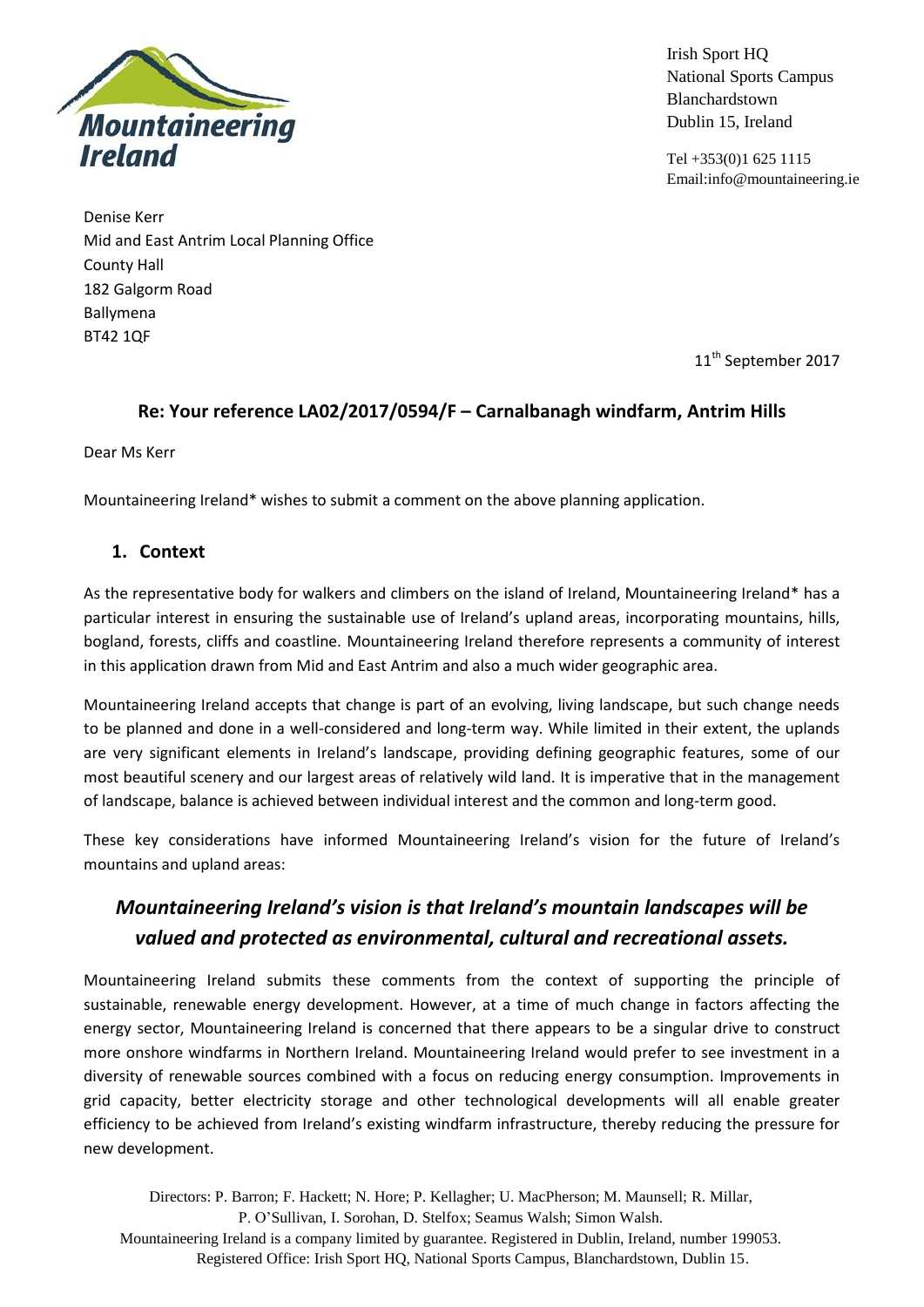

The proposal in question is for a seven-turbine windfarm, to the north east of Slemish Mountain. The development site is located within the Antrim Coast and Glens Area of Outstanding Natural Beauty (AONB).

### **2. Comments on the proposed windfarm**

Mountaineering Ireland is aware that the Ulster Federation of Rambling Clubs (UFRC) has submitted an objection to the proposed development. Mountaineering Ireland is supportive of the UFRC objection for the following reasons:

#### **2.1 Damage to recreational experiences and tourism**

The proposed development would detract from the quality of the experience enjoyed by walkers and climbers, and by other visitors to this scenic area.

It is recognised within the guidance for landscape & Visual Impact assessment published by the Landscape Institute and Scottish Natural Heritage (SNH, 2017) that walkers and others engaged in outdoor recreation have a high sensitivity to changes in the landscape because their purpose is often to enjoy their surroundings.

This corroborates with Mountaineering Ireland's own findings. Consultation with members in 2016 identified *'peace and quiet', 'natural beauty', 'wildness'* and *'escape'* as the main attributes which make mountain experiences special (Mountaineering Ireland, 2017). The quality of the environment and the quality of the recreational user's experience are inextricably linked, with undeveloped natural landscapes providing the highest quality experiences. The relative lack of built artefacts in the upland landscape is a crucial element of the recreation experience.

This is also supported by research from Scotland; a survey recently published by the John Muir Trust found that an overwhelming 80% of Scottish people believe that Scotland's iconic *'Wild Land Areas'* should continue to be protected in the future from large-scale infrastructure, whilst the majority (55%) are *'less likely'* to visit scenic areas if they contain developments such as commercial windfarms, electricity transmission lines and super-quarries (JMT, 2017).

The visual impact of windfarms on people's experience of upland landscapes is exacerbated by the movement of turbine blades, which bring large scale mechanised movement to a naturally still environment. It is not just the turbines that present an issue, many Mountaineering Ireland members have also commented on how windfarm access roadways detract from the quality of the landscape, due to their large scale and visibility.

The beautiful scenery and the relatively unspoilt landscapes found in Ireland's mountain areas are irreplaceable. These areas are significant natural assets which should be wisely managed for societal benefit through appropriate planning. In addition to its adverse impact on the experience of recreational users and local residents, Mountaineering Ireland believes that the proposed development would be in contravention of Planning Policy Statement 16: Tourism, specifically TSM8, the objective of which is to safeguard tourism assets.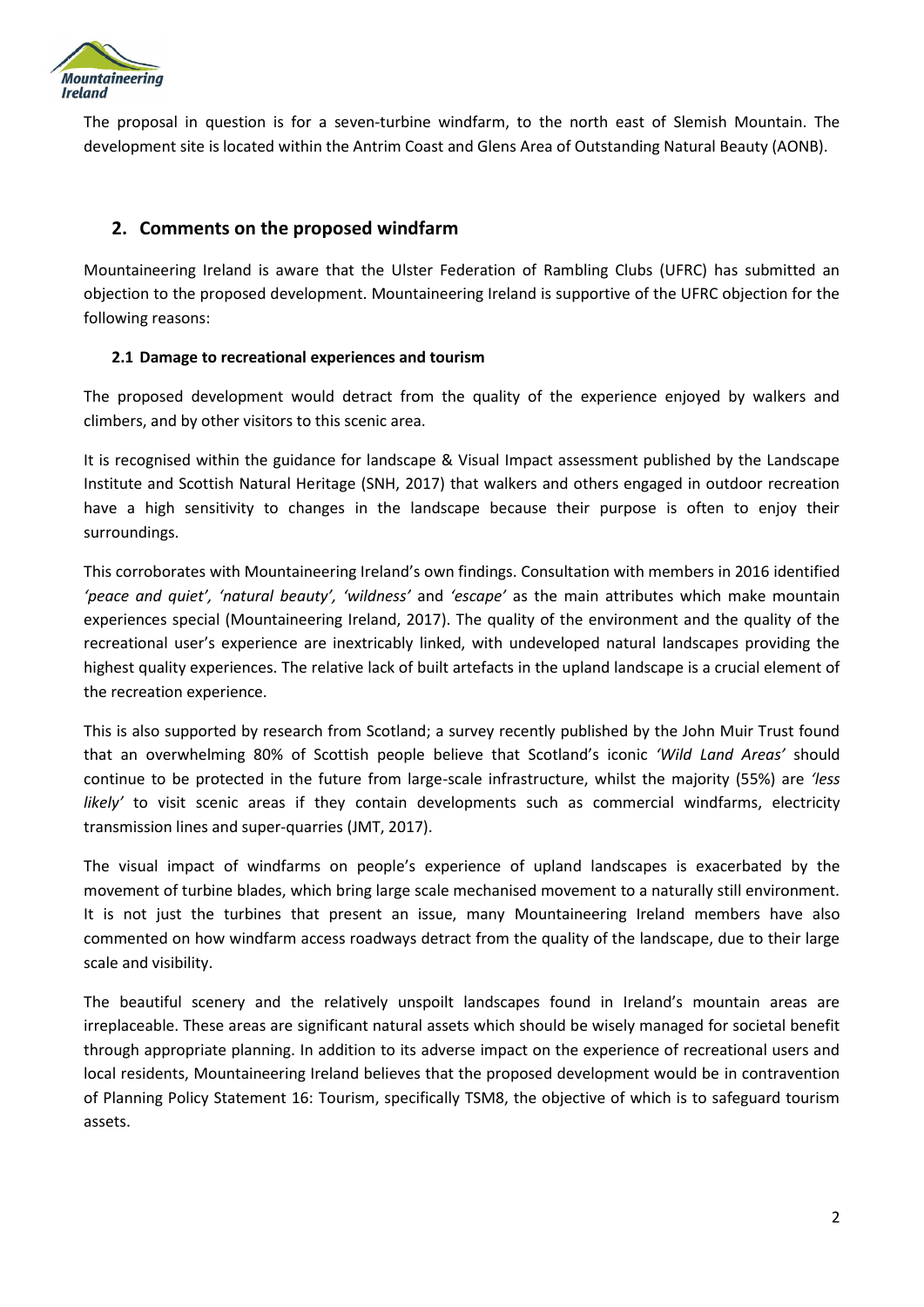

#### **2.2 Landscape and visual impact**

Mountaineering Ireland supports the UFRC's assertion that the proposed development would have an unacceptable adverse impact on the visual amenity and landscape character of the area, and therefore is contrary to Policy RE 1 of PPS18.

The proposed development site is part of the landscape setting of Slemish, the most prominent landmark in the area, which has deep historic and cultural associations and is a key attraction for visitors. The proposed windfarm would have an adverse visual impact on the views of Slemish, and as noted above it would interfere with the quality of the views enjoyed by those who climb to the summit of Slemish. This landscape is much valued for its scenic and perceptual qualities and would be highly sensitive to commercial-scale windfarm development.

Mountaineering Ireland notes that under the recent Regional Landscape Character Assessment, Carnalbanagh falls within RCLA 18 (Antrim Plateau and Glens), and that the RCLA states that:

*'Landscape sensitivity studies may be required to determine the potential for the area to absorb further development of wind farms or single turbines, without adverse impacts on the character of the area and of the AONB'.*

This is a crucial point, the potential of this area to absorb further windfarm development should be based on a capacity study, as is common practice to support local authority development plans in Scotland, see [http://www.snh.gov.uk/protecting-scotlands-nature/looking-after-landscapes/tools-and](http://www.snh.gov.uk/protecting-scotlands-nature/looking-after-landscapes/tools-and-techniques/landscape-capacity-and-sensitivity/)[techniques/landscape-capacity-and-sensitivity/.](http://www.snh.gov.uk/protecting-scotlands-nature/looking-after-landscapes/tools-and-techniques/landscape-capacity-and-sensitivity/)

#### **2.3 Not sympathetic to special character of the AONB**

Mountaineering Ireland supports the UFRC position that the proposal is not of an appropriate design, siting and scale for the locality and is not sympathetic to the special character of the Antrim Coast and Glens AONB.

According to the UK's National Association for Areas of Outstanding Natural Beauty, an AONB is '*an outstanding landscape whose distinctive character and natural beauty are so precious that it is in the nation's interest to safeguard them.'*

Mountaineering Ireland recognises that there is not an embargo on windfarm development in AONBs, however, the Strategic Planning Policy Statement on Renewable Energy states that: *'Development proposals within AONBs must be sensitive to the distinctive special character of the area and the quality of their landscape, heritage and wildlife'* (DoE, 2015, paragraph 6.187).

The SPPS goes on to say that: *'A cautious approach for renewable energy development proposals will apply within designated landscapes which are of significant value, such as Areas of Outstanding Natural Beauty, and the Giant's Causeway and Causeway Coast World Heritage Site, and their wider settings. In such sensitive landscapes it may be difficult to accommodate renewable energy proposals, including wind turbines, without detriment to the region's cultural and natural heritage assets'* (paragraph 6.223). Both these statements originate from the Best Practice Guidance to accompany PPS18, published in 2009 (DoE, 2009b).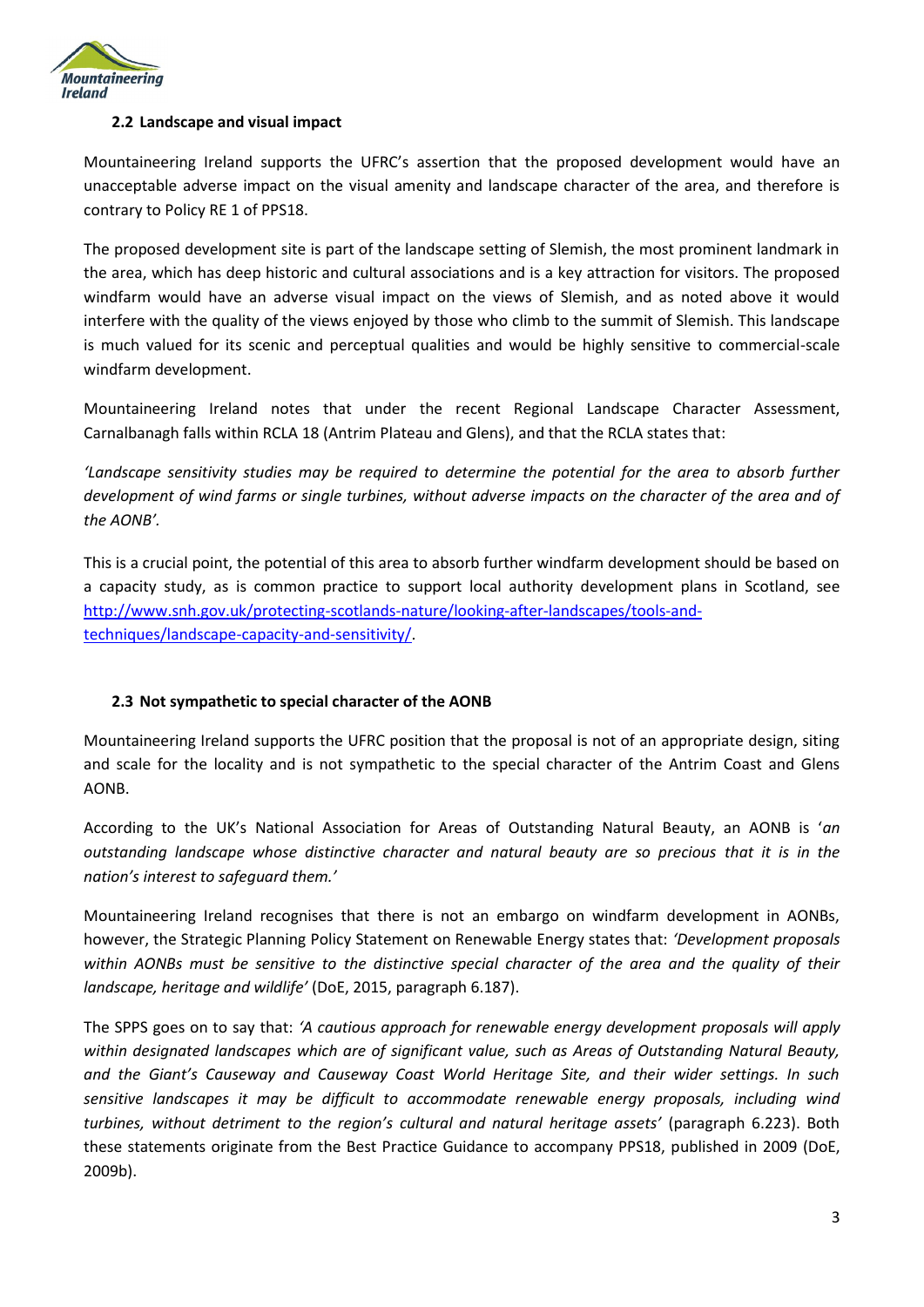

It is the position of Mountaineering Ireland, that given its scale, consisting of seven turbines with an overall height of 125 metres, that this is an industrial development, which due to its proposed location, would be severely injurious to the integrity of the Antrim Coast and Glens AONB, and therefore not compatible with the SPPS on Renewable Energy.

## **3. Conclusions**

As an AONB, the landscape of the Antrim Coast and Glens is deemed to be so precious that it is the nation's interest to safeguard it. It has been shown in this submission that the proposed Carnalbanagh windfarm would adversely impact on both the visual amenity and landscape character of the area, and thereby impact negatively on the experience of recreational users. It would also affect the residential amenity enjoyed by local communities.

With any such application in an AONB a cautious approach is required; this is very pertinent given the scale of this proposal and its relatively prominent location within the Mid and East Antrim area. The need for a cautious approach is all the greater in the absence of a local development plan and landscape sensitivity and capacity study for the Council area.

Approval of this application would also undermine the significant public and community investment already made in tourism development in the Antrim Coast and Glens, and the economic value that recreation and tourism bring to the area. Both the recreational and tourist uses are highly sustainable and can function as strong economic generators on an ongoing basis without significant landscape degradation and with a much wider spread of return to the local and national community both in financial and employment terms.

Mountaineering Ireland trusts that you will take these views into consideration when deciding on this application.

Yours sincerely

Helen Lawless, Hillwalking Access & Conservation Officer

\*Mountaineering Ireland is the representative body for walkers and climbers on the island of Ireland. Mountaineering Ireland's mission is to represent and support the walkers and climbers of Ireland and to be a voice for the sustainable use of Ireland's mountains and hills and all the places (coastline, crags, forests) we use.

Mountaineering Ireland is recognised as the National Governing Body for the sport of mountaineering by both Sport Ireland and Sport Northern Ireland. The term mountaineering refers to a wide spectrum of activities that includes walking, rambling, hillwalking, rock and ice-climbing, bouldering and alpinism. Mountaineering Ireland has over 12,000 members, comprising 185 clubs and approximately 1400 individual members (July 2017).